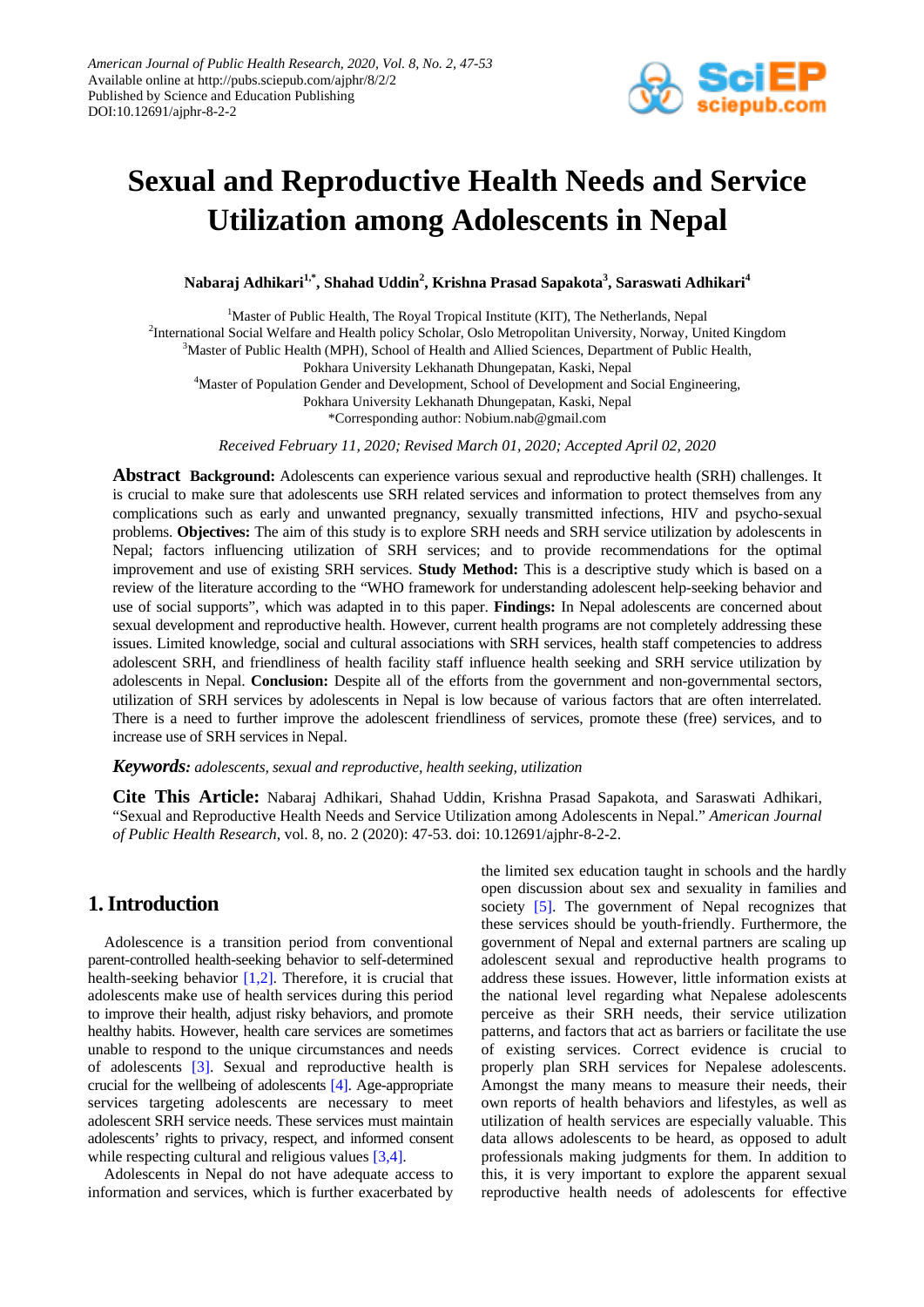provision of SRH services to these young people, and to make them accessible to all.

This paper tries to explore the sexual and reproductive health needs and service utilization of adolescents in Nepal, as well as factors influencing the utilization of those services, and provides recommendations for improvement.

# **2. Method**

#### **2.1. Study Design**

This is a descriptive study which is based on the review of literature. The reason for choosing to conduct a literature review is that it helps to access the current ASRH issues of Nepal in detail. In addition, it helps to synthesize the evidence from various studies that focus on SRH issues of adolescents [\[6\].](#page-6-3)

#### **2.2. Search Strategy**

The literature has been searched through PubMed, Google Scholar, and Google search engines, by using different keywords and their combinations, which are further elaborated in [Table 1.](#page-2-0) The VU library database, Science Direct, and Elsevier were also used to search for scientific articles. World Health Organization (WHO), UNICEF, UNFPA, IPPF, and Department of Health Service of Nepal reports were accessed through their respective websites. Similarly, various social science journals were also looked into to find articles related to adolescent SRH issues and perceptions. Reference lists of the selected articles have also been checked for relevant articles.

#### **2.3. The Conceptual Framework for the Study**

The conceptual framework used in this study is adopted from the "*WHO framework for understanding adolescent help-seeking behavior and use of social supports*". It is based on evidence in the literature, suggesting that there are various factors which are interrelated and influencing what adolescents perceive as needs, and how this affects the utilization of sexual and reproductive health services (SRH).

The framework shows how adolescents perceive certain problems as their needs, and further identifies various factors that influence their help-seeking behavior. The first part of the framework (Chart 1) shows an individual decision model in a given social context, which includes individual perception for needs and individual factors associated with help-seeking. This is associated with the demand side for need, that means the factors which encourage or motivate adolescents to use services. The later part (Chart 2) includes exogenous factors, social supports, programmer efforts and policy initiatives to promote adolescent help-seeking [\[7\].](#page-6-4) These are linked to the supply side and show how appropriately adolescents' needs are addressed.

## **3. Result**

#### **3.1. Perceived Sexual and Reproductive Health Needs of Adolescents in Nepal**

Very few studies have been conducted to explore the perceived needs and preferences towards the SRH of adolescents in the context of Nepal. In 2014, a descriptive cross-sectional study was conducted among 388 adolescents aged 15-19 in three government run higher secondary schools. The study asked adolescents whether they ever felt need for SRH; 15% said they felt a need for SRH services. From this 15 %, only 9.2% were able to utilize SRH services. The majority of adolescent girls (60%) felt they needed services for problems related to menstruation. Half of the study participants (51.2%) felt a need for psycho-sexual problems, among them a majority were male. Both girls and boys felt major need for SRH, where masturbation (50.6%), information related to physical change (54.8%), information on intimate relationships  $(54.8\%)$ , or STI counseling  $(53.3\%)$  [\[8\]](#page-6-5) were the main issues. In 2015, Magdalena et al. conducted a study among 160 students at four schools in Kathmandu. The study showed that for young people, avoiding pregnancy is much more important than other SRH problems such as protection from STIs [\[9\].](#page-6-6) This is because, in Nepal, being pregnant before marriage will have a much more negative social consequence than having STIs [\[9\].](#page-6-6) Furthermore, this can also be associated with a low level of knowledge about SRH issues. For instance, in this study only one-third of 160 students were not aware they can become pregnant by having sexual intercourse only once. The study further shows that some of the students think they can use a condom multiple times [\[9\].](#page-6-6)

There are various factors that influence how adolescents make the decision to seek sexual and reproductive health services. Adolescent perception to seek SRH services depends on how they perceive the severity of certain problems. A mixed-method (quantitative and ethnographic) study conducted among unmarried adolescent girls aged 14-19 in six districts of Nepal in 2006, shows that adolescents girls do not perceive reproductive health problems as severe [\[10\].](#page-6-7) For instance, problems related to menstruation and white discharge are considered as normal, they think it is usual for girls and believe it happens because of weakness. This perception is higher among the Tarai region ethnic groups (Tharu and Rajbanshi) compared to the hill region ethnic groups (Gurung and Tamang) [\[10\].](#page-6-7) These perceptions about the severity of reproductive health problems have a negative influence on service utilization. The quantitative part of this research further verifies the finding that only 7%, 17.2% and 12.2% of the adolescent girls aged 14-15, 16-17, and 18-19 respectively, seek SHR services about their menstrual problems [\[10\].](#page-6-7) In addition, adolescents' recognition of SRH needs and service utilization is influenced by their surroundings. A qualitative study conducted in Kathmandu and Chitwan district in 2010 shows adolescents often take suggestions provided by their peers seriously [\[11\].](#page-6-8)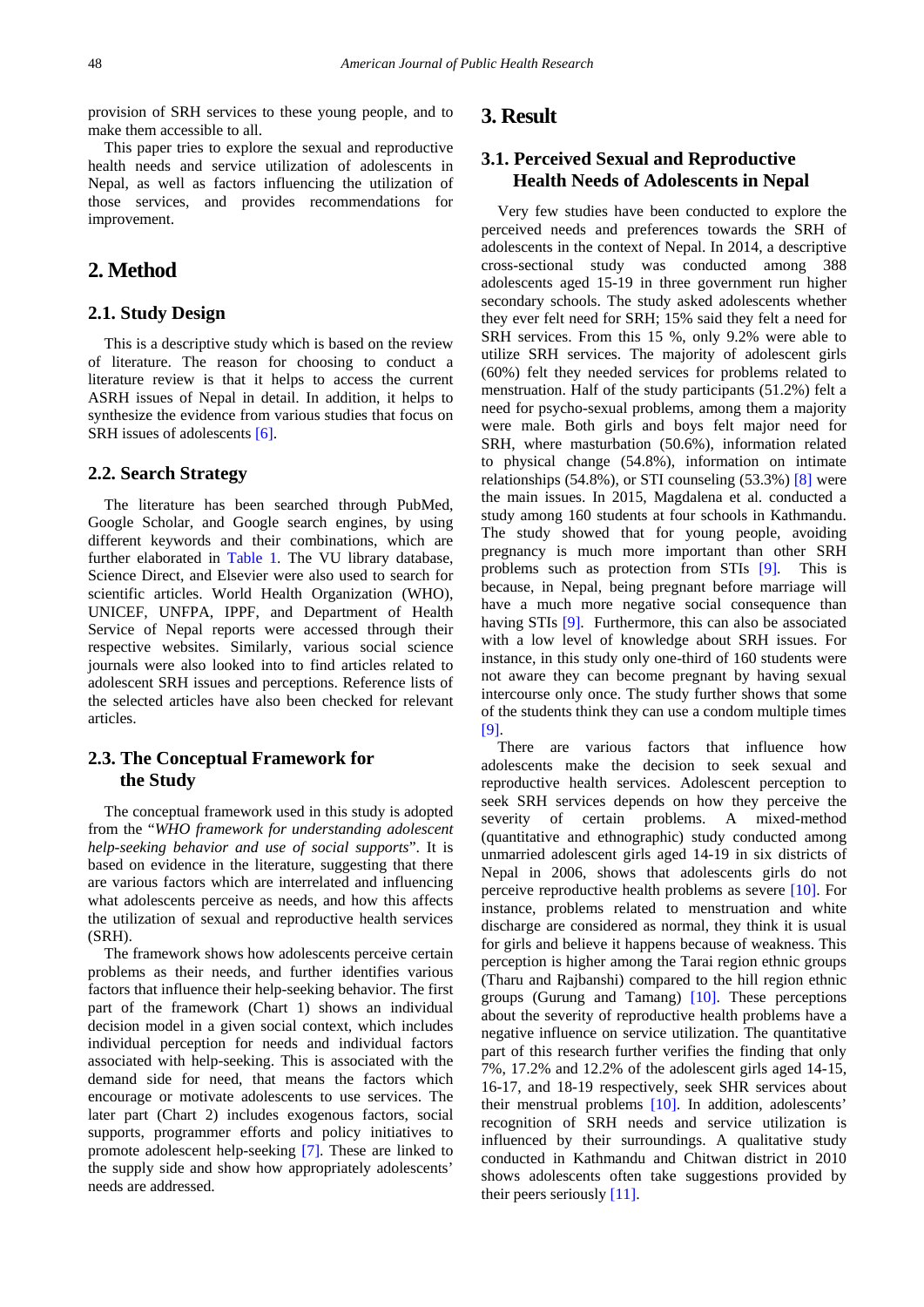<span id="page-2-0"></span>

| <b>Sources</b>                                                                                                                                                                                                                                                                                                                                                                                                                                                                                                                                                                                                                                                                                                                                                                                                                                                                                                                                                                                                                                                                                                                                                                                                                                                                                                                                                                                                                                                                                                                                                                                                                                                                                                                                                                                                                                                                                                                                                                                                                                                                                                                                                                                                                                                                                                                                                                                                                                                                    |                                                                                                                                                                                                                                    |                                                                                                                                                              | Key words use to search literature                                                                                                                                                 |                                                                                                                                                                                                                                                                               |  |
|-----------------------------------------------------------------------------------------------------------------------------------------------------------------------------------------------------------------------------------------------------------------------------------------------------------------------------------------------------------------------------------------------------------------------------------------------------------------------------------------------------------------------------------------------------------------------------------------------------------------------------------------------------------------------------------------------------------------------------------------------------------------------------------------------------------------------------------------------------------------------------------------------------------------------------------------------------------------------------------------------------------------------------------------------------------------------------------------------------------------------------------------------------------------------------------------------------------------------------------------------------------------------------------------------------------------------------------------------------------------------------------------------------------------------------------------------------------------------------------------------------------------------------------------------------------------------------------------------------------------------------------------------------------------------------------------------------------------------------------------------------------------------------------------------------------------------------------------------------------------------------------------------------------------------------------------------------------------------------------------------------------------------------------------------------------------------------------------------------------------------------------------------------------------------------------------------------------------------------------------------------------------------------------------------------------------------------------------------------------------------------------------------------------------------------------------------------------------------------------|------------------------------------------------------------------------------------------------------------------------------------------------------------------------------------------------------------------------------------|--------------------------------------------------------------------------------------------------------------------------------------------------------------|------------------------------------------------------------------------------------------------------------------------------------------------------------------------------------|-------------------------------------------------------------------------------------------------------------------------------------------------------------------------------------------------------------------------------------------------------------------------------|--|
| Central Bureau of<br><b>Statistics Nepal</b><br>website<br>MOHP website<br>Department of Health<br>Services Website<br>Vu e-library<br><b>UNFPA</b> website<br>WHO website<br>PubMed<br>Google Scholar                                                                                                                                                                                                                                                                                                                                                                                                                                                                                                                                                                                                                                                                                                                                                                                                                                                                                                                                                                                                                                                                                                                                                                                                                                                                                                                                                                                                                                                                                                                                                                                                                                                                                                                                                                                                                                                                                                                                                                                                                                                                                                                                                                                                                                                                            | Utilization<br>Sexual and Reproductive<br>Health<br>Youth-friendly Services<br>Contraceptive use, MCH<br>services,<br>Adolescent, young<br>people<br>Contraceptive services<br>ANC, safe abortion,<br>counseling, sex<br>education | Perceived needs<br>Recognition of problem,<br>Health related needs,<br>emotional and psychological<br>needs,<br>Adolescent, young people<br>Sexual behaviour | Knowledge,<br>Personal coping skill<br>Health care provider<br>attitude<br>Distance,<br>Social norms and value<br>related to SRH, family<br>supports,<br>Availability of services, | SRH policies,<br><b>Best SRH</b> practices<br>Services provision<br>Youth mobilization<br>Peer education<br>Adolescent and Youth-friendly<br>services comprehensive sexuality<br>education<br>Adolescent,<br>young people<br>Sexual health services<br>Barrier, Sexual health |  |
| Chart 1<br><b>Adolescent</b><br><b>Factors associated with</b><br>perceiving need for help<br><b>Threshold/salience</b><br>of<br>Perception<br>problem<br>Problem/need for<br><b>Recognition of problem</b><br>Individual factors associated<br>help<br>Recognition of need for<br>with health seeking<br>assistance beyond self<br>(Motivation and behaviour)<br>Knowledge of the source of<br>۰<br>help<br>Types of need for help<br>Internalized gender norms<br>$\bullet$<br><b>Normative development</b><br>related to help seeking<br>need<br>Perception of others and<br>Personal stressor<br>helping<br>institutions<br>as<br>problems<br>"helpful"<br><b>Health related</b><br><b>Personal coping skill</b><br>-efficacy/<br>level<br>Self<br>of<br>autonomy<br>of<br><b>Previous</b><br>experiences<br>Motivation to seek<br>seeking<br>help<br>(weather<br>help<br>previous experience were<br>positive or negative<br>Cognitive<br>ability<br>to<br>identity/articulate needs<br><b>Behaviour</b><br><b>Demand</b><br><b>Adolescent Seeking</b><br>for Help<br>Help<br>Chart 2<br><b>Exogenous factors associated with</b><br><b>Programmes and policy</b><br>efforts to promote help<br>help seeking<br>seeking<br>Distance to seek help<br>Relocating services to<br><b>Supply</b><br>Availability/cost of services<br>for Help<br>reach adolescents<br>Source of help or social support<br><b>Peer promoters</b><br>Staff receptivity to adolescent<br><b>Close family</b><br><b>IEC</b> campaigns<br><b>Extended family/kinship groups</b><br>needs<br>Parent and community<br>Hotlines, websites, education<br>Services "friendly to adolescents"<br>education programmes<br>and<br>information<br>materials<br>Outreach and recruiting<br>Local<br>values<br>about<br>adult<br>centres<br>effort in schools<br>adolescent interaction<br>Religious/ community leaders or<br>Offering new services for<br>other adults<br>Community and cultural values<br>adolescents<br><b>Schools</b><br><b>Creating</b><br>"adolescent<br>about what constitutes need for<br>Friends/peers<br>٠<br>friendly services"<br>help<br>Clinics or hospital (including<br>Creating network among<br>counselling centres<br>Sense of trust/connection created<br>formal social support<br><b>Pharmacies</b><br>between adolescent and help giver<br><b>Traditional</b><br>alternative<br>or<br>Legal policy context<br>healers<br>Adolescent's assessment of help<br>seeking attempt |                                                                                                                                                                                                                                    |                                                                                                                                                              |                                                                                                                                                                                    |                                                                                                                                                                                                                                                                               |  |
|                                                                                                                                                                                                                                                                                                                                                                                                                                                                                                                                                                                                                                                                                                                                                                                                                                                                                                                                                                                                                                                                                                                                                                                                                                                                                                                                                                                                                                                                                                                                                                                                                                                                                                                                                                                                                                                                                                                                                                                                                                                                                                                                                                                                                                                                                                                                                                                                                                                                                   |                                                                                                                                                                                                                                    |                                                                                                                                                              |                                                                                                                                                                                    |                                                                                                                                                                                                                                                                               |  |

Restart the cycle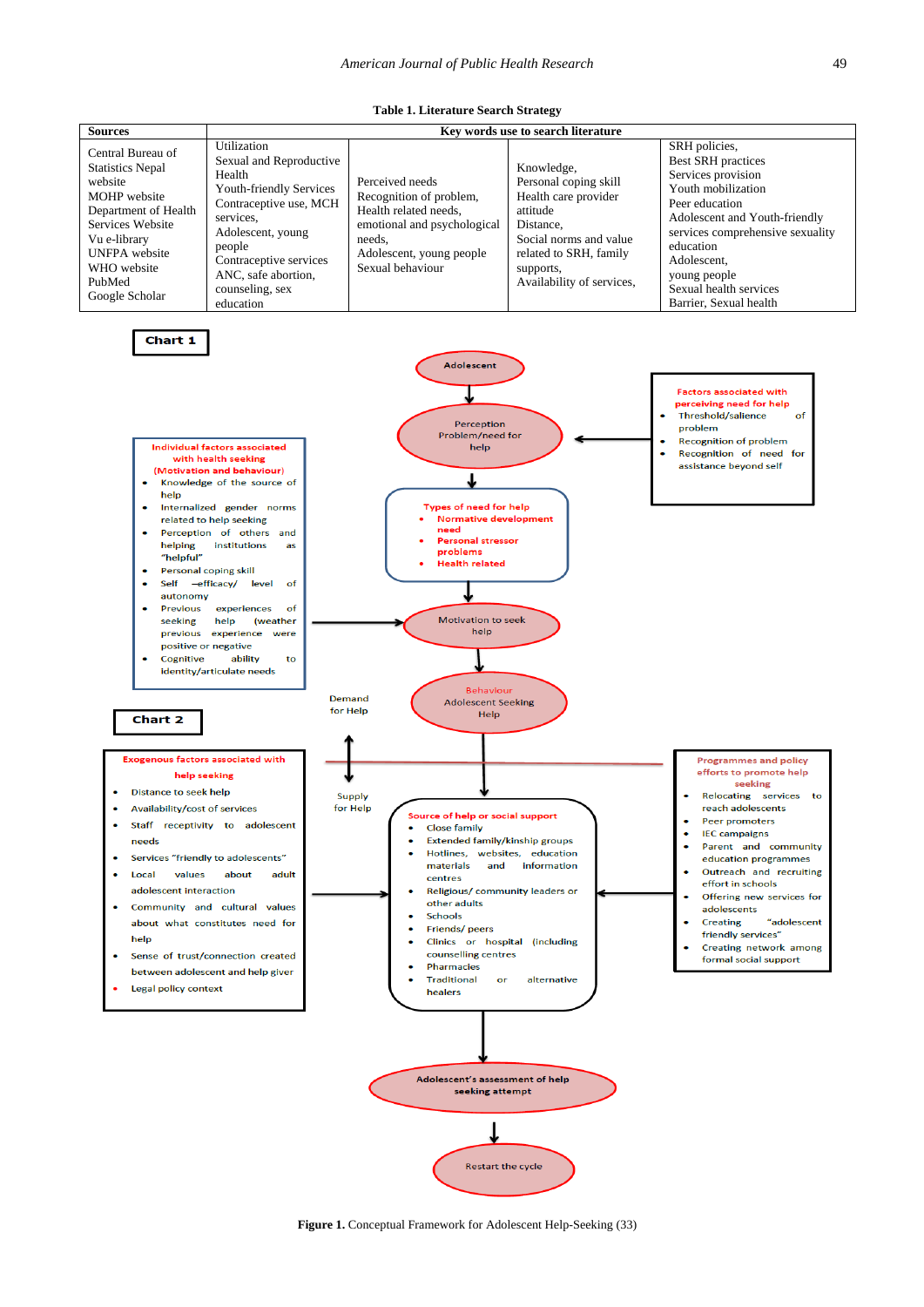# **3.2. Sexual and Reproductive Health Services Utilization among Adolescent in Nepal**

SRH service utilization in Nepal is poor, and there is a huge disparity in access and resource distributions within 75 districts [\[8\].](#page-6-5) A mixed-method study conducted among 680 males and 720 females aged 15-24 in Kathmandu valley in 2015, shows that 20% of adolescents visited a health facility or doctor for SRH information and services [\[12\].](#page-6-9) Among them, two thirds of the young people sought sexual and reproductive health information. The study further shows that the majority of young people's last visit for SRH services was in a government health facility, followed by the private sector, with pharmacies and non-governmental sectors accounting for 8.5%, 7.5% and 0.6% respectively. However, during focus group discussions when adolescents were asked about where they preferred to visit for SRH services and why, most preferred private health facilities because they think they have greater privacy and confidentiality, and greater safety and quality of services. Furthermore, women are more likely to seek SRH services and information than men.

# **3.3. Factors Influencing the Utilization of Sexual and Reproductive Services among Adolescents in Nepal**

Various individual and exogenous factors, such as personal ability, awareness of needs, accepted gender norms, selfagency, as well as stigma, community values, and health staff 's response all have significant influence on the SRH services seeking behavior of adolescents and on their utilization of such services. Among them, thefollowing factors have been identified as being more influential and predominately associated with the utilization of SRH services by adolescents in Nepal.

## **3.4. Knowledge of Sexual and Reproductive Health and Services**

Adolescents' knowledge about sexual health services has a profound influence on service utilization. An interventional study conducted among 2,970 adolescents in four districts of Nepal shows that half of them are aware that ASRH is available at health facilities in their area [\[5\].](#page-6-2) Similarly, a small-scale qualitative study conducted in the Arghakhanchi district in 2016 shows that most of the study participants were aware about some components of SRH services such as contraception. However, the majority of them were not aware about abortion services provided by government health facilities [\[13\].](#page-6-10) This is similar to national data; NDHS 2011 shows that about 60% of adolescents aged 15-19 do not know about the safe abortion services, however, knowledge about HIV, STI's and contraception is common [\[14\].](#page-6-11) Another mixed method study conducted among 3,041 adolescents of four districts in 2011, shows that there is a gender difference in the level of knowledge about sexual and reproductive health. For instance, male adolescents have a higher knowledge of HIV and AIDs compared to their female counterparts. On the other hand, female adolescents have the better knowledge about contraception

[\[5\].](#page-6-2) A qualitative study conducted among urban and rural young people in Kathmandu and Chitwan in 2007, shows that younger adolescents lack comprehensive sex education [\[15\].](#page-6-12) Similarly, P. Regmi et al.2008 reported that because of poor knowledge on sexual and reproductive health, especially in rural areas, young people do not utilize SRH services [\[11\].](#page-6-8)

#### **3.5. Personal Beliefs about What Constitutes a Need for Help**

Most young boys and girls do not realize they need any SRH services because of a lack of information, and appropriate knowledge about SRH issues [\[27\].](#page-6-13) A focus group discussion by R. Regmi et al. 2007 reports that a 15-year-old girl did not seek any health care when she had pain and lumps in her breast. The girl explained that she thought it was normal and would disappear in a couple of days. Such beliefs and wrong perceptions about the severity of health conditions have negative effects on service utilization [\[6\].](#page-6-3)

#### **3.6. Local Values about Adult Adolescent Interactions**

Sex and sexuality are taboo in Nepal and are not discussed openly in families and communities. Studies show that teachers, family and health care workers are reluctant to discuss sexual and reproductive health with adolescents [\[8,16,17,18\].](#page-6-5) In relation to this, most adolescents fear sharing their sexual and reproductive health issues with their parents, guardians or elderly people [\[10\].](#page-6-7) However, some of the studies in urban settings show that some parents, brothers, and sisters provide suggestions about sexual health issues such as relationships or condom use [\[15\].](#page-6-12) It is seen that adolescents who have positive integration with adults in their surroundings feel more at ease to discuss sexual concerns. Another study shows that young urban girls were able to take their boyfriends to their home because of positive interaction between their parent[s \[15\].](#page-6-12)

## **3.7. Staff Receptivity and Youth-friendly Health Services**

Health care providers' receptivity towards adolescents' needs is one of the factors which has an extensive effect on SRH service utilization. Negative behavior of heath care providers includes rudeness, unfriendly behavior, blaming, and sometimes scolding, which deteriorates adolescents' willingness to seek health services when they are in need [\[25\].](#page-6-14) Parkhanel K. 2016 reported that most of the adolescents are not treated properly in various health facilities [\[13\].](#page-6-10) Similarly, a mixed method study conducted among 1,400 young people aged 15-24 in Kathmandu, shows that health care staff behavior was not friendly [\[5\].](#page-6-2)

"Health workers like nurses or other staff do not treat clients well. For example; if a girl goes there to abort her pregnancy then the nurses will start criticizing her which is bad practice and this adversely affects the client's psychological wellbeing". —Unmarried male, aged 24 years [\[12\].](#page-6-9)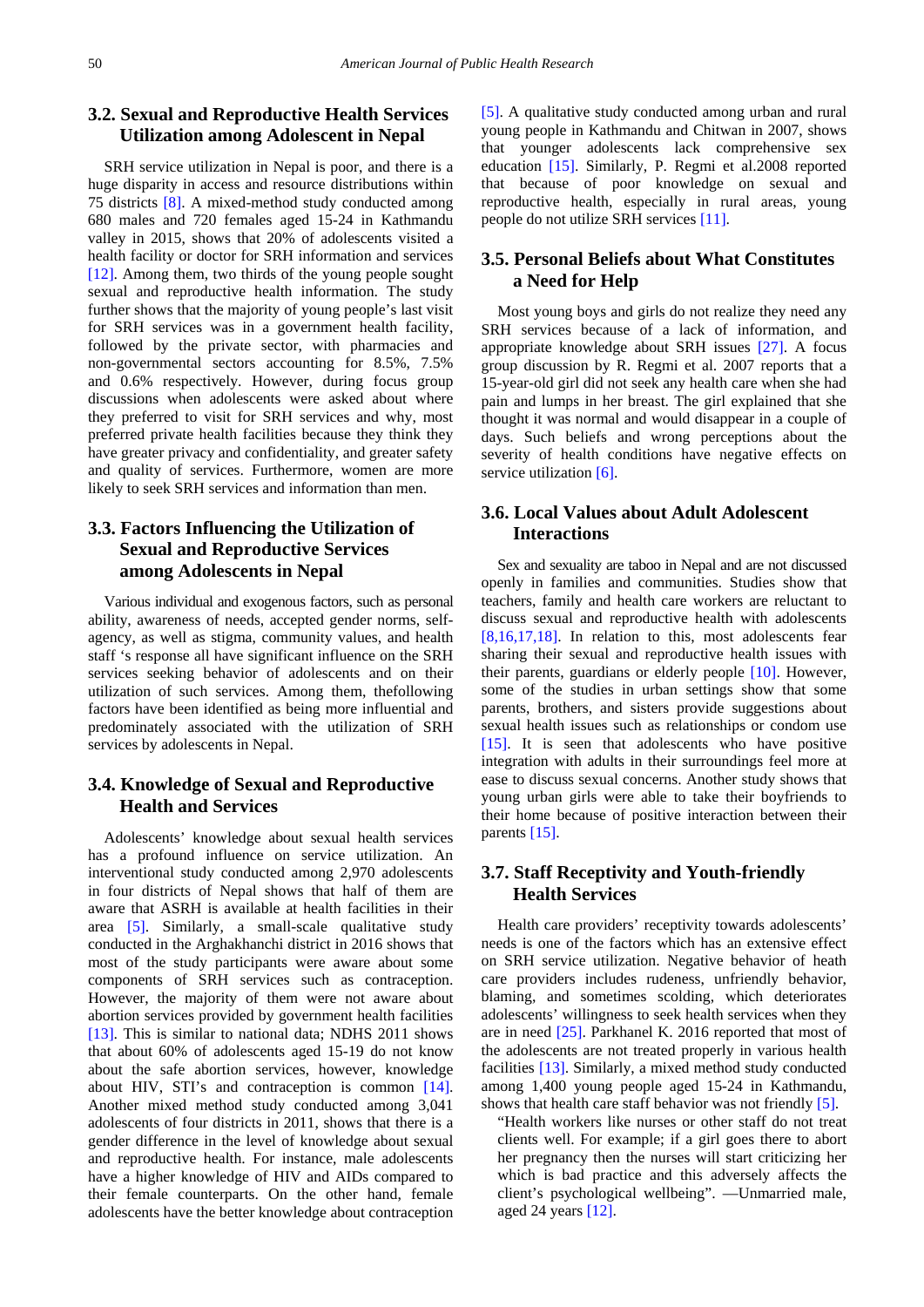In Nepal, many adolescents perceive that sexual health education and services are not sufficient or youth-friendly [\[12\].](#page-6-9) For instance, especially in rural areas, condoms are not easily available and young people are always in fear about other people knowing when they buy condoms. Although young urban people have easier access to condoms, they still fear other people's reaction, and this prevents them from buying and using condoms [\[24\].](#page-6-15) Though there are private clinics which provide SRH services, most adolescents depend on government facilities because of costs associated with private services. Opening hours of the government run health facilities coincide with school opening hours. Government health facilities are labeled as adolescent-friendly, however, opening hours for hospitals are from 10 am to 2 pm, and 10 am to 3 pm for health posts, which are inconvenient for adolescents [\[24\].](#page-6-15) Training of health staff about adolescent needs and communication skills, have a positive influence on service utilization. Midterm evaluation study of National ASRH, shows that the majority of adolescents were satisfied with the way health staff responded to their needs, and health staff also felt this training helped them change their attitude towards adolescents' needs [\[24\].](#page-6-15)

**Table 2. Summary table; Factors influencing the utilization of sexual and reproductive services among adolescents in Nepal**

| S.N.           | <b>Factors</b>                                                   | <b>Findings</b>                                                                                                                                                                                                                                                                                                                                                        |
|----------------|------------------------------------------------------------------|------------------------------------------------------------------------------------------------------------------------------------------------------------------------------------------------------------------------------------------------------------------------------------------------------------------------------------------------------------------------|
| 1              | Knowledge<br>about SRH<br><b>Services</b>                        | Teijlingen EV et.al 2012 show that among<br>2970 adolescents in four districts of Nepal,<br>only half of them are aware of ASRH<br>services that are available at health facilities.<br>NDHS 2011 shows that about 60% of<br>adolescents aged 15-19 do not know about<br>safe abortion services; however, knowledge<br>about HIV, STI, and contraception is<br>common. |
| $\overline{c}$ | Personal beliefs<br>about what<br>constitutes a<br>need for help | R. Regmi et al. 2007 show that young people<br>do not seek SRH related health care services<br>as SRH is not perceived as a serious health<br>concern.                                                                                                                                                                                                                 |
| 3              | Local values<br>about adult and<br>adolescent<br>interactions    | Bam K et.al 2015, Tamang L et.al 2017,<br>Tamang et.al 2006 R.Regmi et.al 2010 and<br>other studies show that teachers, family, and<br>health care workers are reluctant to discuss<br>sexual and reproductive health<br>with<br>adolescents.                                                                                                                          |
| 4              | Staff<br>receptibility and<br>youth-friendly<br>services         | Parkhanel K. 2016 reported that most<br>adolescents are not treated properly in<br>various health facilities.                                                                                                                                                                                                                                                          |
| 5              | Gender<br>inequality                                             | A qualitative study conducted by UNICEF in<br>12 districts exploring the current utilization<br>of AFHS shows that girls often face<br>restrictions to leaving home which hinders<br>SRH service utilization.                                                                                                                                                          |

#### **3.8. Gender Inequality**

Though gender inequality is not explicitly mentioned as an exogenous factor in the conceptual model, it has a considerable influence on adolescent SRH service utilization. Various studies show that young boys get more freedom in many aspects of their life, which also includes access to health care  $[12,13,15]$ . In 2015, a qualitative study conducted by UNICEF in 12 districts exploring the current utilization of AFHS, shows that girls often face restrictions to leaving home, which hinders SRH service utilization [\[19\].](#page-6-16) The statement presented below further explains the gender difference.

"Family members scold if a girl goes out of house without parental consent but they don't care if it's a boy in the family, he can go anywhere he wants."-FGD with parents, Kaski [\[19\]](#page-6-16)

However, studies also report that in urban areas young males and females are treated much more equally than in rural area[s \[15,20,21,22\].](#page-6-12)

#### **4. Discussion**

The literature review shows that adolescents are concerned about the mental, emotional, and behavioral aspects of their sexual development. However, current health programs are not completely addressing these issues. There are various factors which have a profound effect on the limited utilization of SRH services by adolescents in Nepal. Some small-scale studies show that adolescents do not prioritize their SRH. The reason behind this is a low level of knowledge among adolescents, which makes them think it is less important. Social and cultural factors such as gender inequality, as well as the unwillingness of parents and teachers to talk about these issues, are often a hinderance for seeking SRH services. In addition, health staff competencies to address SRH also influences help seeking and service utilization among adolescents. The government of Nepal has developed policies and strategies which aim to promote SRH for adolescents, but these need to be better implemented, as intended by the respective policies. Some current Nepalese SRH programs have good initiatives, such as involvement of young people, peer education, and inclusion of comprehensive sex education in the school's curriculum. These programs could be expanded.

In Nepal, most adolescents depend on government health facilities for SRH services. However, study findings show that they prefer to go to private health facilities because of issues related to privacy and confidentiality. Findings also show that adolescents would prefer government health facilities if they are made friendlier. The reason behind this is that the government health facilities provide the majority of adolescent SRH services free of cost. Global experience shows that training of health workers to address young peoples' issues is necessary to make services acceptable and accessible to young people. In addition, programs which focus on schools and peer groups are crucial for demand generation [\[23,24\].](#page-6-17) The training of health care staff on adolescent sexual health could have a positive effect on SRH service utilization, however, the limited number of trained health staff often makes it difficult to provide effective and high-quality services [\[25\].](#page-6-14) Studies show that Nepalese adolescents trust their peer groups about their sexual and reproductive issues and seek support and suggestions from them. However, government run national adolescent SRH programs do not have any components which involve adolescents in the development and implementation of the programs. Therefore, the government of Nepal can learn from experiences and practices of FPAN, IPAS, UNFPA and other organizations' practices of involving adolescents in SRH programming.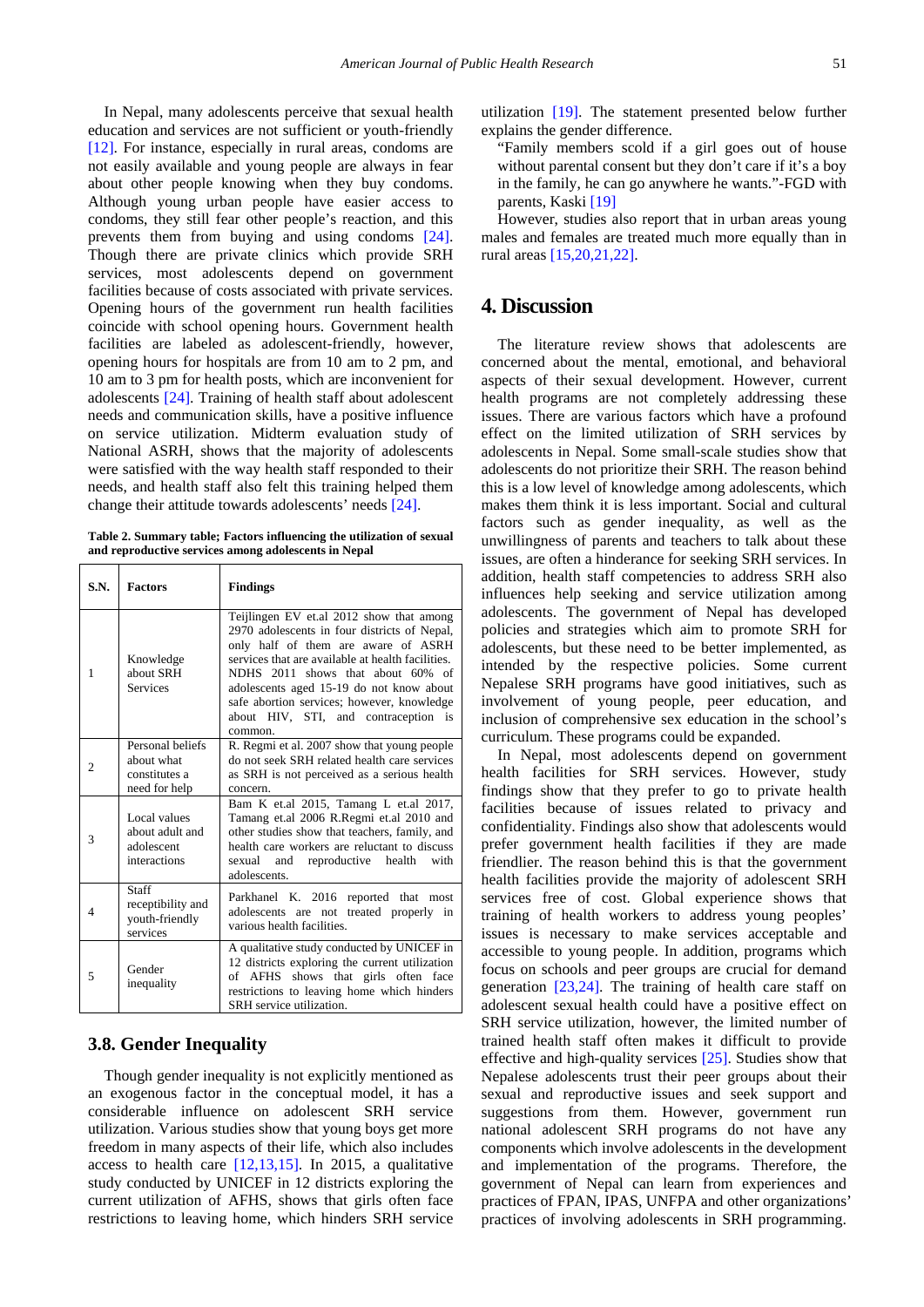Their experiences show that involving young people helps to develop trust and acceptance of programs and services [\[22,26\].](#page-6-18)

A study finding shows that adolescent girls do not perceive reproductive health as serious, which is rather interesting. However, this study finding might not be applicable to all Nepalese adolescent girls as it includes only four ethic groups from the Tarai and Hill region. This is of less importance partly because adolescents have limited knowledge of sexual and reproductive health. In some studies, it is shown that adolescents have limited knowledge of SRH services that are available. It is also important to note that social and cultural taboos, or shame associated with sexual health, are often a hinderance to access SRH information because there are limited programs which address the social and cultural issues. In addition, these customs and values are deeply rooted and entrenched in Nepalese society, and would be difficult to transform from the effort of any one program, and needs a multi-sectorial approach and collaborations. Global experience shows that a school based SRH education is one of the best strategies to inform adolescents about SRH services and information. However, in Nepal teachers are unable to teach sexual education effectively in class. This may be caused by the fact that they feel reluctant, and may be shy because of social norms and values. The rare discussion about SRH with parents' further limits adolescent accessibility to these services.

In Nepal, social norms and cultural values related to sex and sexuality, such as linking sexual terminologies with something bad, dirty and immoral, often hinders adolescents to discuss and seek SRH information and services. Unacceptability of premarital sex hinders use of contraceptives among Nepalese adolescents. However, the study of Niranjan S.et, al. conducted in Pokhara, shows a high rate of contraceptive use among adolescents, which is somewhat opposite to other studies without any explanation [\[27\].](#page-6-13) All SRH programs focus on adolescents in school, thus this group may have better knowledge about contraception than Nepalese adolescents in general. Furthermore, existing gender inequality, such as restriction on mobility and decision-making power, exacerbate adolescent girls' use of SRH services, especially among unmarried adolescent girls. Furthermore, economic restraints among adolescents' act as barriers for SRH service utilization.

The global evidence on how to integrate SRH services in school settings would be an important aspect to explore in the Nepalese context [\[23,27\].](#page-6-17) Kiran B. et al. 2015 shows that students are seven times more likely to use SRH services if they are school based [\[8\].](#page-6-5) However, the study does not mention which services, and nor how they were provided to adolescents. It is also important to highlight that Nepal is making some positive efforts such as inclusion of various SRH topics in the school curriculum, liberalization and provision of free abortion and contraceptive services, and initiation of adolescent friendly health services to promote SRH. This can serve as a good example for other neighboring countries in South Asia.

There is limited information about adolescents' perception to seek SRH services and their needs, which should be explored in depth in the Nepalese context. In addition, it is important to explore how SRH services can be made more effective outside health facilities, such as in schools, involving adolescents as agents of change, and reducing financial barriers. Other issues, such as the formation of formal support networks, which includes youth clubs and peer groups, needs to be explored more.

The major limitation of this paper is that most of the studies in Nepal are focused on the age group 15-19 or 15- 24, which makes it difficult to make a concrete conclusion about adolescents aged between 10 and 15. Exclusion of this age group might be a result of social norms and values, where it is considered inappropriate to talk or ask about SRH issues. Also, many papers were small scaled studies, so there are limited nationwide data on adolescent SRH needs and utilization patterns. Furthermore, the limited research on out of school adolescents makes it difficult to generalize findings in a broader context. This paper has adopted a systematic review process, which means it has predetermined inclusion and exclusion criteria, that includes studies conducted among young people, studies conducted in Nepal, and papers published in English, etcetera. This analysis does not include the view points from research that has been published in the Nepalese language journals. This paper presents data from both qualitative and quantitative studies, which have helped explore the factors in a comprehensive manner.

# **5. Conclusion**

Utilization of SRH services by adolescents is low in Nepal, variation can be seen according to gender and urban or rural residence. Furthermore, it is seen that adolescents actively outreach for services and information related to bodily changes, intimate relationships and psycho-sexual problems. However, the current SRH services are not responsive to their needs and are more inclined towards provision of reproductive health services. In the Nepalese context, adolescents' individual factors predominantly knowledge related to sexual health, knowledge about services and earlier experiences with health facilities, have profound influence on SRH service utilization. Social and cultural norms about SRH issues also reduce health seeking and service utilization. On the other hand, provision of adolescent-friendly services, free services, and the positive legal environment, help increase use of SRH services in Nepal.

Based on the research findings, it is suggested that the government, parents and community members, should work towards making adolescent-friendly families and communities where they can easily access SRH services and information.

# **Conflict of Interest**

There is not any conflict of interest**.** 

## **References**

<span id="page-5-0"></span>[1] Lerner, R. M., Boyd, M. J. and Du, D. (2010). Adolescent Development. In The Corsini Encyclopedia of Psychology (eds I. B. Weiner and W. E. Craighead).